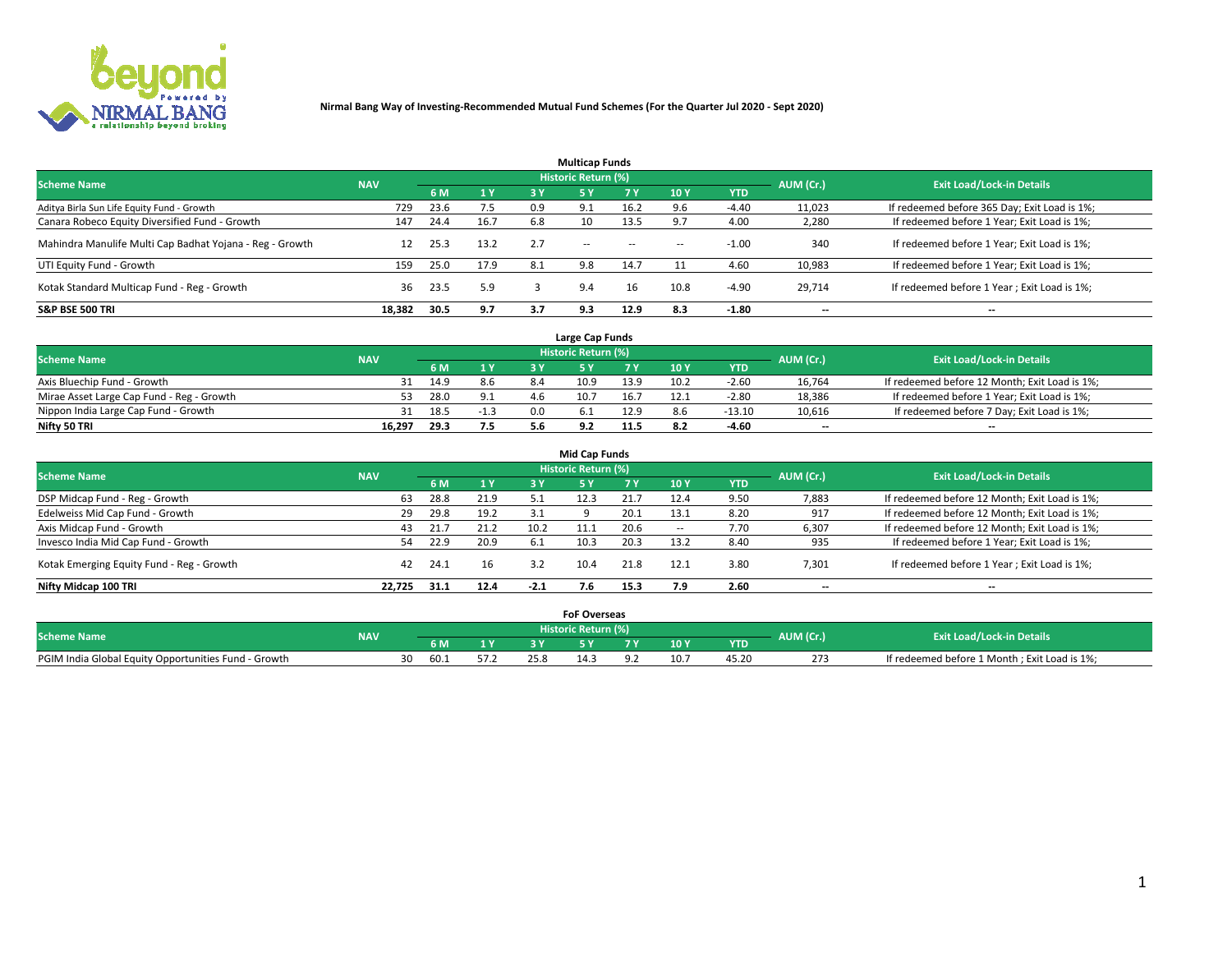

|                                                  |            |      |      |     | Large & Midcap      |      |      |            |                          |                                              |
|--------------------------------------------------|------------|------|------|-----|---------------------|------|------|------------|--------------------------|----------------------------------------------|
| <b>Scheme Name</b>                               | <b>NAV</b> |      |      |     | Historic Return (%) |      |      |            | AUM (Cr.)                | <b>Exit Load/Lock-in Details</b>             |
|                                                  |            | 6 M  | 1 Y  | 3 Y |                     | 7 V  | 10Y  | <b>YTD</b> |                          |                                              |
| Mirae Asset Emerging Bluechip Fund - Growth      | 59         | 30.5 | 16.5 | b.b |                     | 25.1 | 18   | 2.80       | 11,316                   | If redeemed before 1 Year; Exit Load is 1%;  |
| Canara Robeco Emerging Equities - Growth         | 102        | 26.1 | 18.8 | 3.9 | 11.9                | 23.9 | 15.5 | 5.50       | 5,878                    | If redeemed before 1 Year; Exit Load is 1%;  |
| Principal Emerging Bluechip Fund - Growth        | 111        | 24.3 | 16.1 |     | 10.9                | 20.6 | 12.4 | 2.80       | 2,091                    | If redeemed before 365 Day; Exit Load is 1%; |
| Invesco India Growth Opportunities Fund - Growth | 36         | 22.9 | 9.3  | 4.7 | 9.4                 | 14.7 | 10.1 | $-2.40$    | 2,831                    | If redeemed before 1 Year; Exit Load is 1%;  |
| Sundaram Large and Mid Cap Fund - Reg - Growth   | 35         | 18.5 | 7.1  |     | 9.4                 | 15.4 | 8.7  | $-6.10$    | 1,249                    | If redeemed before 365 Day; Exit Load is 1%; |
| NIFTY Large Midcap 250 TRI                       | 7.486      | 30.7 | 12.6 | 3.2 |                     |      |      | 0.90       | $\overline{\phantom{a}}$ | $- -$                                        |

|                                                     |            |      |      |     | <b>Focused Funds</b>       |      |        |            |                          |                                               |
|-----------------------------------------------------|------------|------|------|-----|----------------------------|------|--------|------------|--------------------------|-----------------------------------------------|
| <b>Scheme Name</b>                                  | <b>NAV</b> |      |      |     | <b>Historic Return (%)</b> |      |        |            | AUM (Cr.)                | <b>Exit Load/Lock-in Details</b>              |
|                                                     |            | 6 M  | 1 Y  |     |                            | 7 Y  | '10 Y  | <b>YTD</b> |                          |                                               |
| Axis Focused 25 Fund - Growth                       | 30         | 15.2 | 10.4 |     | 11.5                       | 14.9 | $\sim$ | $-3.3C$    | 11,372                   | If redeemed before 12 Month; Exit Load is 1%; |
| ICICI Prudential Focused Equity Fund - Ret - Growth |            | 35.5 |      |     |                            |      |        | 7.30       | 800                      | If redeemed before 1 Year; Exit Load is 1%;   |
| SBI Focused Equity Fund - Growth                    | 148        | 13.4 | 9.1  | b.b | 10.                        |      |        | $-3.60$    | 10,248                   | If redeemed before 1 Year; Exit Load is 1%;   |
| <b>S&amp;P BSE 500 TRI</b>                          | 18.382     | 30.5 | 9.7  | 37  |                            | 12.9 |        | $-1.80$    | $\overline{\phantom{a}}$ | $\overline{\phantom{a}}$                      |

| <b>Small Cap Funds</b>       |            |      |      |                     |      |      |                 |            |           |                                             |  |  |  |
|------------------------------|------------|------|------|---------------------|------|------|-----------------|------------|-----------|---------------------------------------------|--|--|--|
| <b>Scheme Name</b>           | <b>NAV</b> |      |      | Historic Return (%) |      |      |                 |            | AUM (Cr.) | <b>Exit Load/Lock-in Details</b>            |  |  |  |
|                              |            | 6 M  |      |                     |      |      | 10 <sub>Y</sub> | <b>YTD</b> |           |                                             |  |  |  |
| HDFC Small Cap Fund - Growth | 39         | 31.0 |      | 0.5                 |      | 14 J |                 | 2.20       | 8,645     | If redeemed before 1 Year; Exit Load is 1%; |  |  |  |
| SBI Small Cap Fund - Growth  | 61         | 31.9 |      | 6.9                 | 14.7 |      |                 | 13.60      | 5,039     | If redeemed before 1 Year; Exit Load is 1%; |  |  |  |
| Nifty Smallcap 100 TRI       | 7.456      | 41.1 | 10.7 | -8.3                |      | 12.8 | 4.5             | 4.10       | $- -$     | $- -$                                       |  |  |  |

| ELSS Schemes (Tax Saving u/s 80-C)           |            |       |      |                            |            |        |                          |            |                          |                                  |  |  |  |
|----------------------------------------------|------------|-------|------|----------------------------|------------|--------|--------------------------|------------|--------------------------|----------------------------------|--|--|--|
| <b>Scheme Name</b>                           | <b>NAV</b> |       |      | <b>Historic Return (%)</b> |            |        |                          |            | AUM (Cr.)                | <b>Exit Load/Lock-in Details</b> |  |  |  |
|                                              |            | - 6 M | 1Y   | 3 Y                        | <b>5Y</b>  | 7 Y    | 10 Y                     | <b>YTD</b> |                          |                                  |  |  |  |
| Aditya Birla Sun Life Tax Relief 96 - Growth | 33         | 22.3  | 11.7 |                            |            | 16.5   | 10                       | 0.80       | 11,001                   | Nil                              |  |  |  |
| Axis Long Term Equity Fund - Growth          | 47         | 13.7  | 8.4  | 57                         | 9.2        | 18     | 14.1                     | $-4.30$    | 21,905                   | Nil                              |  |  |  |
| Canara Robeco Equity Tax Saver Fund - Growth | 73         | 28.1  | 20.1 | 8.7                        | 10.6       | 14.7   | 10.2                     | 7.40       | 1,122                    | Nil                              |  |  |  |
| Invesco India Tax Plan - Growth              | 54         | 24.7  | 14.3 |                            |            | 16.6   | 11.2                     | 1.30       | 1,113                    | Nil                              |  |  |  |
| Mirae Asset Tax Saver Fund - Reg - Growth    | 19         | 33.0  | 14.5 | 6.8                        | $\sim$ $-$ | $\sim$ | $\overline{\phantom{a}}$ | 1.40       | 4,181                    | Nil                              |  |  |  |
| S&P BSE 200 TRI                              | 5,922      | 29.9  | 9.2  |                            | 9.4        | 12.8   | 8.4                      | $-2.60$    | $\overline{\phantom{a}}$ | $- -$                            |  |  |  |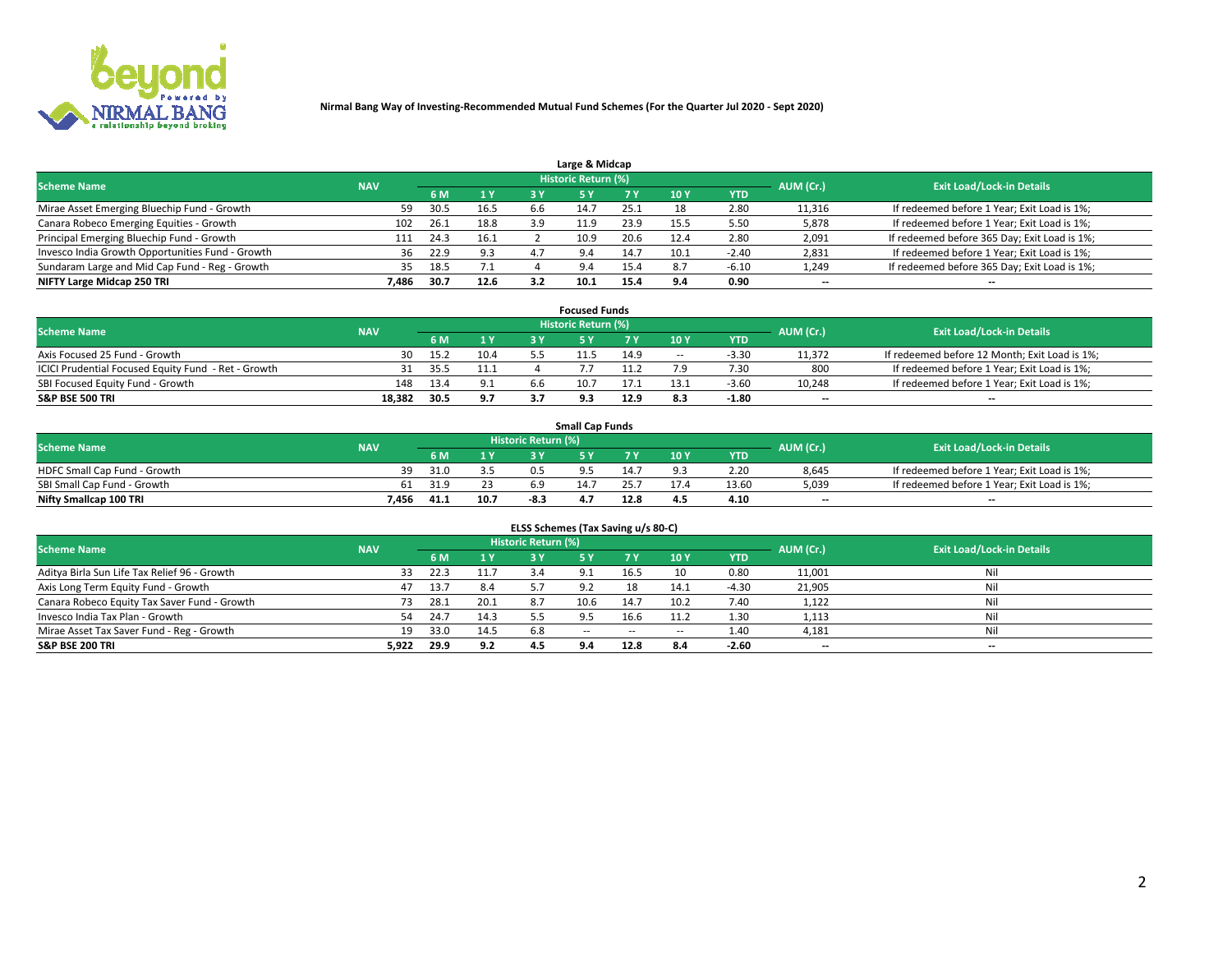

|                                                        |            |            |      |                            | <b>Solution Oriented</b> |      |                          |            |                          |                                                                     |
|--------------------------------------------------------|------------|------------|------|----------------------------|--------------------------|------|--------------------------|------------|--------------------------|---------------------------------------------------------------------|
| <b>Scheme Name</b>                                     | <b>NAV</b> |            |      | <b>Historic Return (%)</b> |                          |      |                          |            | AUM (Cr.)                | <b>Exit Load/Lock-in Details</b>                                    |
|                                                        |            | <b>6 M</b> | 1 Y  | 3 Y                        |                          |      | 10Y                      | <b>YTD</b> |                          |                                                                     |
|                                                        |            |            |      |                            |                          |      |                          |            |                          | If redeemed before 1 Year; Exit Load is 3%; If redeemed bet. 1 Year |
| <b>HDFC Childrens Gift Fund</b>                        | 128        | 23.2       | 9.9  | 5.1                        | 9.3                      | 14.4 |                          | 2.70       | 3.363                    | to 2 Year; Exit Load is 2%; If redeemed bet. 2 Year to 3 Year; Exit |
|                                                        |            |            |      |                            |                          |      |                          |            |                          | Load is 1%;                                                         |
| Tata Retirement Savings Fund - Moderate Plan - Reg     | 33         | 24.6       | 14.8 | 3.9                        | 10.2                     | 16.1 | --                       | 2.90       | 1,155                    | If redeemed before 61 Month; Exit Load is 1%;                       |
| Tata Retirement Savings Fund - Progressive Plan - Reg  | 32         | 27.3       | 14.4 | 3.6                        | 11.4                     | 15.9 | $\overline{\phantom{a}}$ | 1.20       | 793                      | If redeemed before 61 Month; Exit Load is 1%;                       |
| Tata Retirement Savings Fund - Reg - Conservative Plan | 22         | 11.4       | 11   | 57                         |                          | 9.9  | --                       | 6.00       | 144                      | If redeemed before 61 Month; Exit Load is 1%;                       |
| S&P BSE 200 TRI                                        | 5,922      | 29.9       | 9.2  | 4.5                        | 9.4                      | 12.8 | 8.4                      | $-2.60$    | $\overline{\phantom{a}}$ | $- -$                                                               |

|                                                    |            |      |     |                     | <b>Index Fund</b> |      |      |            |                          |                                               |
|----------------------------------------------------|------------|------|-----|---------------------|-------------------|------|------|------------|--------------------------|-----------------------------------------------|
| <b>Scheme Name</b>                                 | <b>NAV</b> |      |     | Historic Return (%) |                   |      |      |            | AUM (Cr.)                | <b>Exit Load/Lock-in Details</b>              |
|                                                    |            | 6 M  | 1 Y |                     |                   |      | 10 Y | <b>YTD</b> |                          |                                               |
| HDFC Index Fund-NIFTY 50 Plan                      | 105        | 28.5 | 6.5 |                     | 8.t               |      |      | $-5.30$    | 1,858                    | If redeemed before 3 Day; Exit Load is 0.25%; |
| ICICI Prudential Nifty Next 50 Index Fund - Growth | 24         | 24.3 | 5.3 |                     |                   | 13.9 |      | $-3.20$    | 783                      |                                               |
| UTI Nifty Index Fund - Growth                      | 76         | 29.0 | 6.9 |                     |                   |      |      | $-5.00$    | 2,718                    | Nil                                           |
| Nifty 50 TRI                                       | 16.297     | 29.3 | 7.5 | 5.6                 |                   | 11.5 | 8.2  | $-4.60$    | $\overline{\phantom{a}}$ | $- -$                                         |

|                                       |            |      |      |                     | <b>Contra/Value Fund</b> |      |      |            |                          |                                             |
|---------------------------------------|------------|------|------|---------------------|--------------------------|------|------|------------|--------------------------|---------------------------------------------|
| <b>Scheme Name</b>                    | <b>NAV</b> |      |      | Historic Return (%) |                          |      |      |            | AUM (Cr.)                | <b>Exit Load/Lock-in Details</b>            |
|                                       |            |      | 1 V  |                     |                          | 7 V  | 10Y  | <b>YTD</b> |                          |                                             |
| Invesco India Contra Fund - Growth    |            | 29.4 | 13.9 |                     |                          | 19.2 | 11.5 | 3.00       | 5,019                    | If redeemed before 1 Year; Exit Load is 1%; |
| UTI Value Opportunities Fund - Growth | 64         | 25.9 |      |                     | n.ŏ                      | 10.8 |      | $-1.30$    | 4,406                    | If redeemed before 1 Year; Exit Load is 1%; |
| <b>S&amp;P BSE 500 TRI</b>            | 18.382     | 30.5 | 9.7  |                     |                          | 12.9 |      | $-1.80$    | $\overline{\phantom{a}}$ | $- -$                                       |

|                                                                           |            |      |                |                            | Sector/Thematic |           |                          |            |           |                                               |
|---------------------------------------------------------------------------|------------|------|----------------|----------------------------|-----------------|-----------|--------------------------|------------|-----------|-----------------------------------------------|
| <b>Scheme Name</b>                                                        | <b>NAV</b> |      |                | <b>Historic Return (%)</b> |                 |           |                          |            | AUM (Cr.) | <b>Exit Load/Lock-in Details</b>              |
|                                                                           |            | 6 M  | 1 <sub>Y</sub> | 3 Y                        | <b>5Y</b>       | <b>7Y</b> | 10Y                      | <b>YTD</b> |           |                                               |
| Canara Robeco Consumer Trends Fund - Reg - Growth                         | 43         | 20.6 | 15.1           | 6.5                        | 11.8            | 16.8      | 11.5                     | 1.70       | 398       | If redeemed before 1 Year; Exit Load is 1%;   |
| Mirae Asset Great Consumer Fund - Growth                                  | 36         | 22.1 | 10.2           | 5.8                        | 11.5            | 14.8      | $\overline{\phantom{a}}$ | $-2.40$    | 1,013     | If redeemed before 1 Year; Exit Load is 1%;   |
| <b>ICICI Prudential Technology Fund - Growth</b>                          | 81         | 81.5 | 34.2           | 25.8                       | 14.2            | 19        | 16.7                     | 39.50      | 545       | If redeemed before 15 Day; Exit Load is 1%;   |
| Nippon India Pharma Fund - Growth                                         | 226        | 58.4 | 60.4           | 20.8                       | 8.8             | 18        | 15.6                     | 48.90      | 3,653     | If redeemed before 1 Month; Exit Load is 1%;  |
| BNP Paribas India Consumption Fund - Reg - Growth                         | 13         | 17.9 | 17             | $-$                        |                 |           | -                        | 2.40       | 558       | If redeemed before 12 Month; Exit Load is 1%; |
| ICICI Prudential Banking and Financial Services Fund - Retail -<br>Growth | 51         | 5.4  | $-14.2$        | $-5.7$                     |                 | 15.4      | 9.9                      | $-26.30$   | 2,836     | If redeemed before 15 Day; Exit Load is 1%;   |
| <b>S&amp;P BSE 500 TRI</b>                                                | 18.382     | 30.5 | 9.7            | 3.7                        | 9.3             | 12.9      | 8.3                      | $-1.80$    |           | --                                            |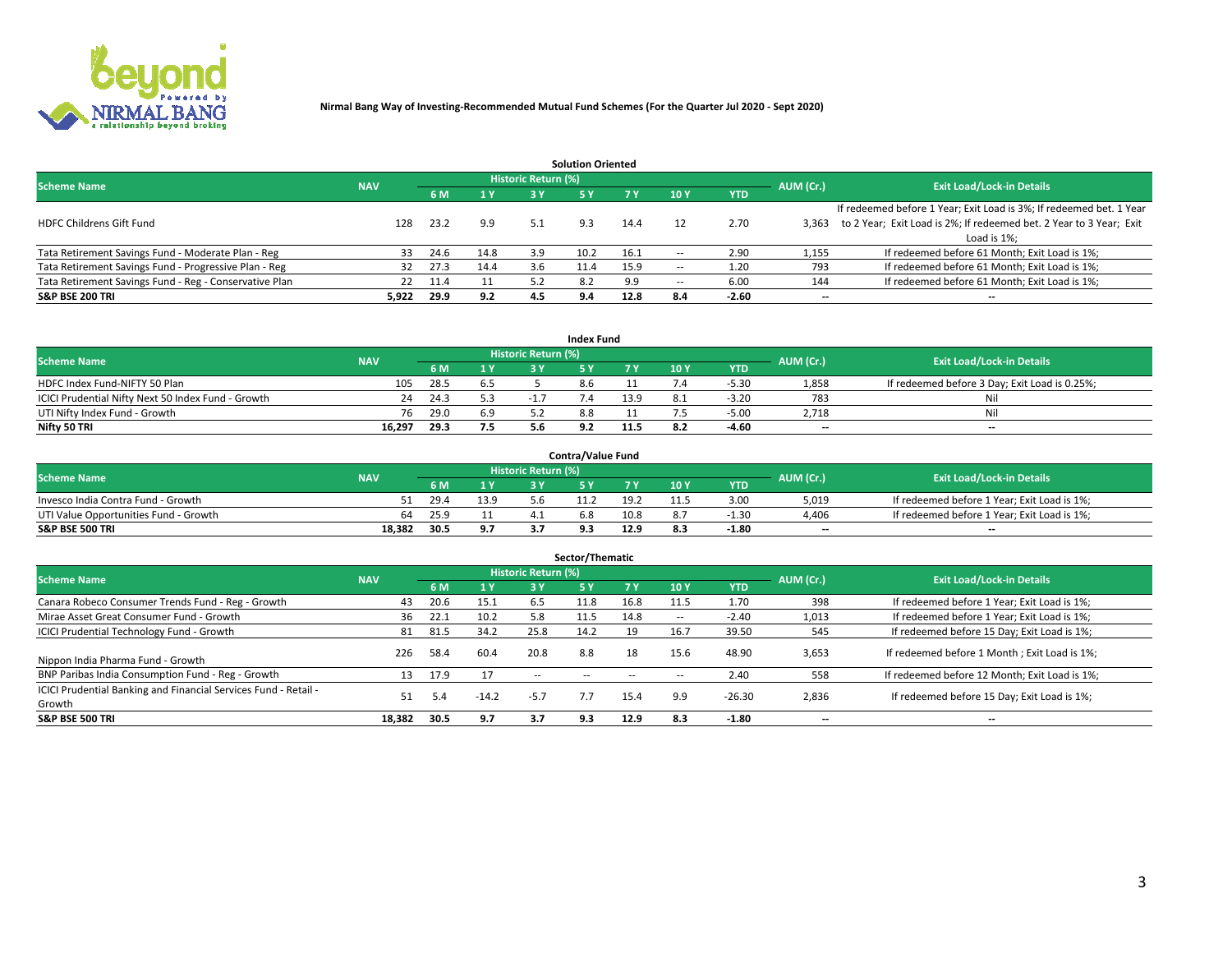

| <b>Dynamic Asset Allocation Funds</b>                   |                                                                                                                 |         |      |     |     |        |                          |            |        |                                                 |  |  |  |  |  |
|---------------------------------------------------------|-----------------------------------------------------------------------------------------------------------------|---------|------|-----|-----|--------|--------------------------|------------|--------|-------------------------------------------------|--|--|--|--|--|
|                                                         | <b>Historic Return (%)</b><br><b>Exit Load/Lock-in Details</b><br><b>Scheme Name</b><br>AUM (Cr.)<br><b>NAV</b> |         |      |     |     |        |                          |            |        |                                                 |  |  |  |  |  |
|                                                         |                                                                                                                 | 6 M     | 1 Y  |     |     |        | $-10Y$                   | <b>YTD</b> |        |                                                 |  |  |  |  |  |
| ICICI Prudential Balanced Advantage Fund - Reg - Growth |                                                                                                                 | - 21.1  | 9.3  | 5.9 | 8.3 |        | 10.7                     | 0.60       | 26,638 | If redeemed before 1 Year; Exit Load is 1%;     |  |  |  |  |  |
| Invesco India Dynamic Equity Fund - Growth              |                                                                                                                 | 30 14.5 | 5.2  |     | b.5 |        | 8.3                      | $-1.90$    | 744    | If redeemed before 3 Month; Exit Load is 0.25%; |  |  |  |  |  |
| Nippon India Balanced Advantage Fund - Growth           | 95                                                                                                              | 14.0    | 6.5  | 3.5 |     | 12.2   | 8.4                      | 0.50       | 2,905  | If redeemed before 12 Month; Exit Load is 1%;   |  |  |  |  |  |
| SBI Dynamic Asset Allocation Fund - Reg - Growth        | 14                                                                                                              | 15.8    | 4.1  | 3.7 |     | $\sim$ | $\overline{\phantom{a}}$ | $-2.20$    | 594    | If redeemed before 12 Month; Exit Load is 1%;   |  |  |  |  |  |
| NIFTY 50 Hybrid Composite Debt 65:35 Index              | 10.742                                                                                                          | 22.2    | 10.6 | 7.4 | 9.6 | 11.2   | 8.8                      | 1.70       | $- -$  | $- -$                                           |  |  |  |  |  |

| <b>Hybrid Aggressive</b>                        |                                                                                                          |      |      |    |    |        |                          |            |        |                                               |  |  |  |  |  |
|-------------------------------------------------|----------------------------------------------------------------------------------------------------------|------|------|----|----|--------|--------------------------|------------|--------|-----------------------------------------------|--|--|--|--|--|
|                                                 | Historic Return (%)<br><b>Exit Load/Lock-in Details</b><br><b>Scheme Name</b><br>AUM (Cr.)<br><b>NAV</b> |      |      |    |    |        |                          |            |        |                                               |  |  |  |  |  |
|                                                 |                                                                                                          | 6 M  | 1 Y  | RУ |    |        | 10Y                      | <b>YTD</b> |        |                                               |  |  |  |  |  |
| Canara Robeco Equity Hybrid Fund - Growth       | 176                                                                                                      | 18.8 | 15   |    | 10 | 14.7   | 10.7                     | 4.70       | 3,351  | If redeemed before 1 Year; Exit Load is 1%;   |  |  |  |  |  |
| SBI Equity Hybrid Fund - Growth                 | 142                                                                                                      | 13.1 |      |    |    | 14.3   | 10.3                     | $-2.70$    | 31,993 | If redeemed before 12 Month; Exit Load is 1%; |  |  |  |  |  |
| Mirae Asset Hybrid - Equity Fund - Reg - Growth | 16                                                                                                       | 22.0 | 9.4  |    | 10 | $\sim$ | $\overline{\phantom{a}}$ | $-0.70$    | 3,749  | If redeemed before 1 Year; Exit Load is 1%;   |  |  |  |  |  |
| ICICI Prudential Equity & Debt Fund - Growth    | 129                                                                                                      | 17.9 | 1.1  |    |    | 12.9   | 10.9                     | $-7.50$    | 17,535 | If redeemed before 1 Year; Exit Load is 1%;   |  |  |  |  |  |
| NIFTY 50 Hybrid Composite Debt 65:35 Index      | 10.742                                                                                                   | 22.2 | 10.6 |    |    | 11.2   |                          | 1.70       | $- -$  | $- -$                                         |  |  |  |  |  |

| <b>Arbitrage Fund</b>                      |            |                                  |      |     |           |  |        |        |            |        |                                                 |  |  |  |
|--------------------------------------------|------------|----------------------------------|------|-----|-----------|--|--------|--------|------------|--------|-------------------------------------------------|--|--|--|
| <b>Scheme Name</b>                         | AUM (Cr.)  | <b>Exit Load/Lock-in Details</b> |      |     |           |  |        |        |            |        |                                                 |  |  |  |
|                                            | <b>NAV</b> |                                  | LΜ   | 3 M | <b>6M</b> |  |        |        | <b>YTD</b> |        |                                                 |  |  |  |
| IDFC Arbitrage Fund - Reg - Growth         |            | 25                               | 3.0  |     | 2.6       |  |        |        | 3.80       | 7,341  | If redeemed before 1 Month; Exit Load is 0.25%; |  |  |  |
| Kotak Equity Arbitrage Fund - Reg - Growth |            | 29                               | - 37 |     |           |  |        |        | 4.50       | 15,000 | If redeemed before 30 Day; Exit Load is 0.25%;  |  |  |  |
| Tata Arbitrage Fund - Reg - Growth         |            |                                  | 3.4  |     |           |  | $\sim$ | $\sim$ | 5.20       | 2,050  | If redeemed before 30 Day; Exit Load is 0.25%;  |  |  |  |
| Nippon India Arbitrage Fund - Growth       |            | 20                               |      |     |           |  |        |        | 4.50       | 7,384  | If redeemed before 1 Month; Exit Load is 0.25%; |  |  |  |

| Overnight Fund                                      |            |     |     |                     |     |           |            |                 |                          |                                  |  |  |  |  |
|-----------------------------------------------------|------------|-----|-----|---------------------|-----|-----------|------------|-----------------|--------------------------|----------------------------------|--|--|--|--|
| <b>Scheme Name</b>                                  | <b>NAV</b> |     |     | Historic Return (%) |     |           | <b>YTM</b> | Avg             | AUM (Cr.)                | <b>Exit Load/Lock-in Details</b> |  |  |  |  |
|                                                     |            | 1W  | 2 W | 1 M                 | : M | <b>1Y</b> |            | <b>Maturity</b> |                          |                                  |  |  |  |  |
| Aditya Birla Sun Life Overnight Fund - Reg - Growth | 1,093      | 3.0 | 2.9 | 2.9                 | 2.9 |           | 3.05       | 0.00            | 7,592                    | Nil                              |  |  |  |  |
| HDFC Overnight Fund - Growth                        | 2,994      | 3.0 |     | 2.9                 | 2.9 |           | 3.02       | 0.00            | 11,845                   | Nil                              |  |  |  |  |
| ICICI Prudential Overnight Fund - Reg - Growth      | 109        | 3.0 |     | 2.9                 | 2.5 |           | 3.05       |                 | 8,246                    | Nil                              |  |  |  |  |
| Nippon India Overnight Fund - Reg - Growth          | 109        | 3.0 |     | 2.9                 | 2.9 | 3.9       | 3.03       | 0.00            | 3,980                    | Nil                              |  |  |  |  |
| Kotak Overnight Fund - Reg - Growth                 | 1,079      | 3.0 |     | 2.9                 | 2.9 | 3.8       | 3.03       |                 | 5,169                    | Nil                              |  |  |  |  |
| <b>CRISIL Liquid Fund Index</b>                     | $- -$      | 3.8 | 3.7 | 3.9                 |     |           | --         | $- -$           | $\overline{\phantom{a}}$ | $- -$                            |  |  |  |  |

### **Overnight Fund**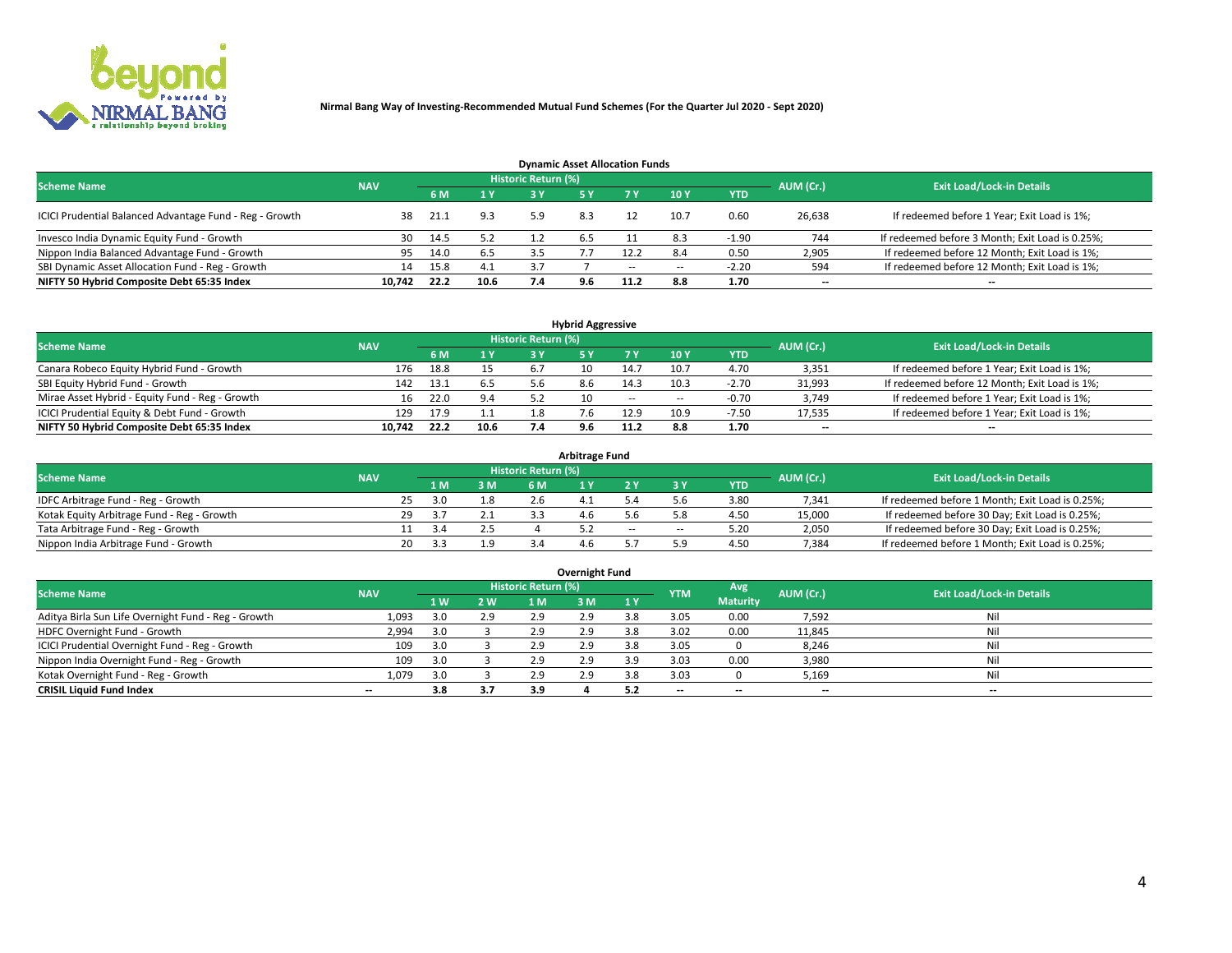

| <b>Liquid Funds</b>                              |            |     |     |                     |     |           |            |                 |           |                                  |  |  |  |  |
|--------------------------------------------------|------------|-----|-----|---------------------|-----|-----------|------------|-----------------|-----------|----------------------------------|--|--|--|--|
| <b>Scheme Name</b>                               | <b>NAV</b> |     |     | Historic Return (%) |     |           | <b>YTM</b> | Avg             | AUM (Cr.) | <b>Exit Load/Lock-in Details</b> |  |  |  |  |
|                                                  |            | 1 W | 2 W | 1 M                 | ۱M  | <b>1Y</b> |            | <b>Maturity</b> |           |                                  |  |  |  |  |
| Aditya Birla Sun Life Liquid Fund - Reg - Growth | 324        | 3.1 | 2.9 |                     |     |           |            | 0.12            | 39,810    | *Ref Footnote                    |  |  |  |  |
| ICICI Prudential Liquid Fund - Reg - Growth      | 298        | 3.0 | 2.8 |                     |     | ם ו       | 3.36       | 0.11            | 54,052    | *Ref Footnote                    |  |  |  |  |
| Kotak Liquid Fund - Reg - Growth                 | 4,073      | 3.1 | 2.8 |                     | 3.3 | 4.8       | 3.32       | 0.10            | 31,752    | *Ref Footnote                    |  |  |  |  |
| Nippon India Liquid Fund - Growth                | 4,916      | 3.0 | 2.8 |                     |     |           | 3.31       | 0.12            | 26,900    | *Ref Footnote                    |  |  |  |  |
| Mahindra Manulife Liquid Fund - Reg - Growth     | 1,307      | 3.1 |     |                     |     |           |            | 0.09            | 2,138     | *Ref Footnote                    |  |  |  |  |
| <b>CRISIL Liquid Fund Index</b>                  | $- -$      | 3.8 | 3.7 | 3.9                 |     |           | --         | $- -$           | --        | $\overline{\phantom{a}}$         |  |  |  |  |

| <b>Ultra Short Fund</b>                      |            |                                                              |     |     |    |        |      |                 |                                  |     |  |  |  |  |
|----------------------------------------------|------------|--------------------------------------------------------------|-----|-----|----|--------|------|-----------------|----------------------------------|-----|--|--|--|--|
| <b>Scheme Name</b>                           | <b>NAV</b> | <b>Historic Return (%)</b><br>Avg<br>AUM (Cr.)<br><b>YTM</b> |     |     |    |        |      |                 | <b>Exit Load/Lock-in Details</b> |     |  |  |  |  |
|                                              |            |                                                              | 3 M | 6 M |    | 3 Y    |      | <b>Maturity</b> |                                  |     |  |  |  |  |
| HDFC Ultra Short Term Fund - Reg - Growth    |            | 4.0                                                          | 5.8 |     | ה. | $\sim$ | 4.38 | 0.51            | 11,891                           | Nil |  |  |  |  |
| L&T Ultra Short Term Fund - Growth           | 34         | 2.9                                                          | 3.8 |     |    |        |      | 0.37            | 2.045                            | Ni  |  |  |  |  |
| <b>NIFTY Ultra Short Duration Debt Index</b> | 4,172      |                                                              | 4.5 |     |    |        | $-$  | $- -$           | $- -$                            | $-$ |  |  |  |  |

| <b>Monev Market Fund</b>                                |                          |      |     |                     |     |           |            |                 |           |                                  |  |  |  |  |
|---------------------------------------------------------|--------------------------|------|-----|---------------------|-----|-----------|------------|-----------------|-----------|----------------------------------|--|--|--|--|
| <b>Scheme Name</b>                                      | <b>NAV</b>               |      |     | Historic Return (%) |     |           | <b>YTM</b> | Avg.            | AUM (Cr.) | <b>Exit Load/Lock-in Details</b> |  |  |  |  |
|                                                         |                          | 1 M  | 3 M | 6 M                 |     | <b>3Y</b> |            | <b>Maturity</b> |           |                                  |  |  |  |  |
| Aditya Birla Sun Life Money Manager Fund - Reg - Growth | 279                      | -4.7 | 5.6 | 8.2                 |     |           | 3.98       | 0.45            | 9,969     | Nil                              |  |  |  |  |
| HDFC Money Market Fund - Growth                         | 4.329                    | 4.2  | 5.5 | 8.6                 |     |           | 3.88       | 0.43            | 10,759    | Nil                              |  |  |  |  |
| Tata Money Market Fund - Reg - Growth                   | 3,562                    |      | 5.4 |                     | 6.9 | 4.9       | 4.08       | 0.46            | 564       | Nil                              |  |  |  |  |
| <b>CRISIL Liquid Fund Index</b>                         | $\overline{\phantom{a}}$ | 3.9  |     |                     |     | $-$       | $-$        | $- -$           | $- -$     | $\overline{\phantom{a}}$         |  |  |  |  |

|                                       |            |       |     |                     | <b>Short Term Fund</b> |     |      |                 |           |                                  |
|---------------------------------------|------------|-------|-----|---------------------|------------------------|-----|------|-----------------|-----------|----------------------------------|
| <b>Scheme Name</b>                    | <b>NAV</b> |       |     | Historic Return (%) |                        |     | YTM  | Avg             | AUM (Cr.) | <b>Exit Load/Lock-in Details</b> |
|                                       |            | 1 M . | 3 M | 6 M                 |                        | 2V  |      | <b>Maturity</b> |           |                                  |
| HDFC Short Term Debt Fund - Growth    |            |       |     | 13.9                | 10.7                   | 8.b | 6.Zb |                 | 13,154    | M                                |
| Nippon India Short Term Fund - Growth | 40         |       | 8.4 |                     |                        |     | 5.63 | 2.67            | 7.619     | N                                |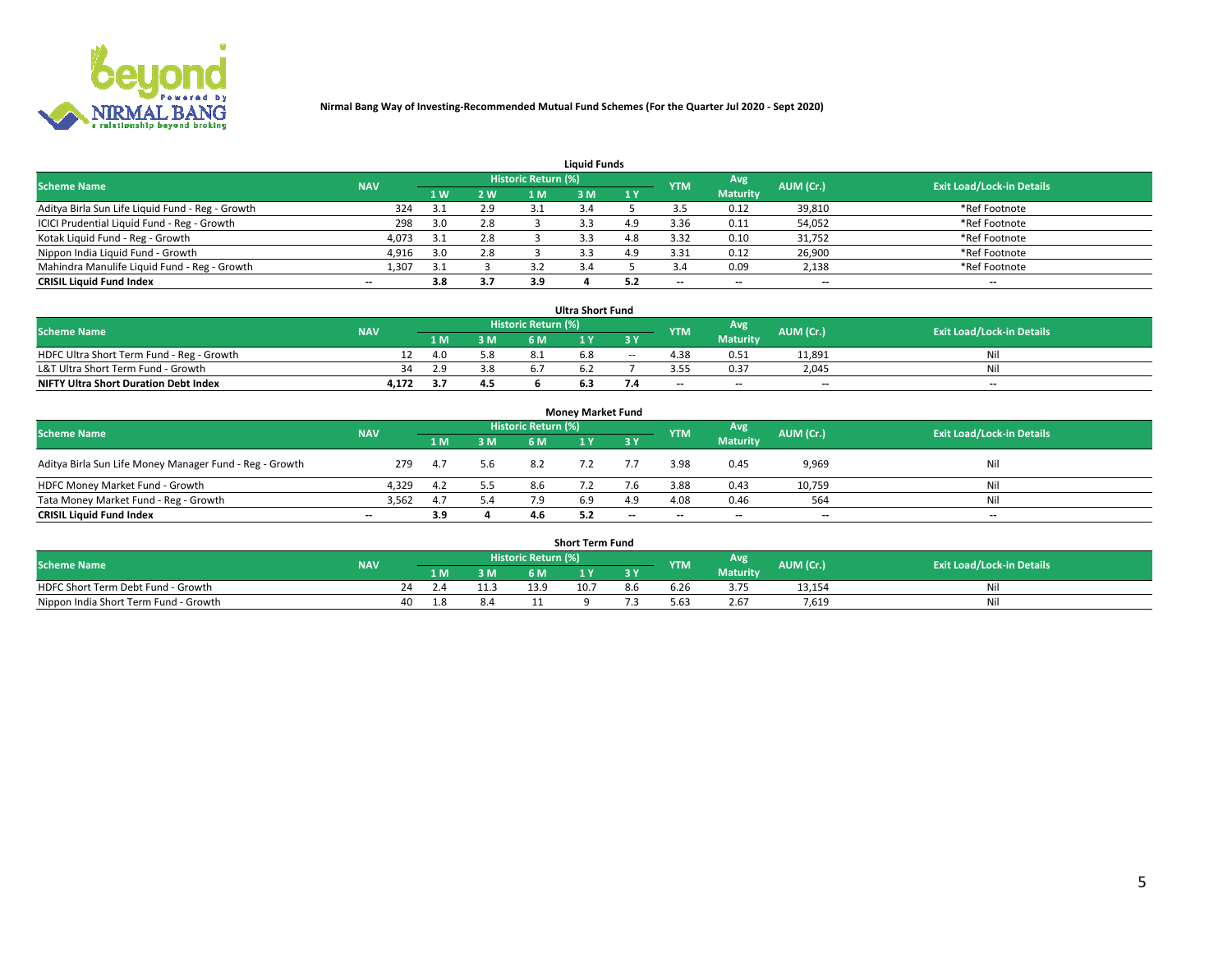

|                                           | <b>Low Duration Fund</b> |     |     |                            |     |     |            |                 |           |                                  |  |  |  |  |  |
|-------------------------------------------|--------------------------|-----|-----|----------------------------|-----|-----|------------|-----------------|-----------|----------------------------------|--|--|--|--|--|
| <b>Scheme Name</b>                        | <b>NAV</b>               |     |     | <b>Historic Return (%)</b> |     |     | <b>YTM</b> | <b>Avg</b>      | AUM (Cr.) | <b>Exit Load/Lock-in Details</b> |  |  |  |  |  |
|                                           |                          | 1 M | 3 M |                            |     | 3 Y |            | <b>Maturity</b> |           |                                  |  |  |  |  |  |
| Axis Treasury Advantage Fund - Growth     | 2.345                    |     | 6.9 |                            |     |     | 4.16       | 0.83            | 7,439     | Nil                              |  |  |  |  |  |
| Canara Robeco Savings Fund - Reg - Growth | 32                       | 2.4 | 4.9 | 8.3                        | 6.8 |     | 4.04       | 0.99            | 1,228     | Nil                              |  |  |  |  |  |
| IDFC Low Duration Fund - Reg - Growth     | 30                       |     | 6.2 | 8.8                        |     |     | 3.92       | 0.83            | 6,140     | Nil                              |  |  |  |  |  |

| <b>Banking &amp; PSU Bond Funds</b>                 |            |                                                       |     |      |                                  |      |           |      |                 |       |    |  |  |  |
|-----------------------------------------------------|------------|-------------------------------------------------------|-----|------|----------------------------------|------|-----------|------|-----------------|-------|----|--|--|--|
| <b>Scheme Name</b>                                  | <b>NAV</b> | Historic Return (%)<br>Avg<br>AUM (Cr.)<br><b>YTM</b> |     |      | <b>Exit Load/Lock-in Details</b> |      |           |      |                 |       |    |  |  |  |
|                                                     |            |                                                       | 1 M | 3 M  | 6 M                              |      | <b>AV</b> |      | <b>Maturity</b> |       |    |  |  |  |
| HDFC Banking and PSU Debt Fund - Reg - Growth       |            |                                                       |     | 10.4 |                                  | 10.2 |           | 6.09 | 3.62            | 8,173 | Ni |  |  |  |
| Kotak Banking and PSU Debt Fund - Reg - Growth      |            | 49.                                                   |     |      | 13.2                             | 10.3 | 8.6       | 5.84 | 4.00            | 9,132 | Ni |  |  |  |
| Nippon India Banking & PSU Debt Fund - Reg - Growth |            | 16                                                    |     | 7.8  | 14.9                             | 10.5 |           |      | 3.69            | 5.410 | Ni |  |  |  |

| <b>Corporate Bond Funds</b>                         |            |       |     |                            |      |  |            |                 |           |                                                |  |  |  |  |
|-----------------------------------------------------|------------|-------|-----|----------------------------|------|--|------------|-----------------|-----------|------------------------------------------------|--|--|--|--|
| <b>Scheme Name</b>                                  | <b>NAV</b> |       |     | <b>Historic Return (%)</b> |      |  | <b>YTM</b> | Avg             | AUM (Cr.) | <b>Exit Load/Lock-in Details</b>               |  |  |  |  |
|                                                     |            |       | 3 M | 6 M                        |      |  |            | <b>Maturity</b> |           |                                                |  |  |  |  |
| ICICI Prudential Corporate Bond Fund - Reg - Growth |            |       |     | 13.4                       | 10.3 |  |            | 4.03            | 16.162    | Nil                                            |  |  |  |  |
| L&T Triple Ace Bond Fund - Reg - Growth             | 56         | $-19$ | 4.  | 15.8                       |      |  |            | 7.88            | 4,615     | If redeemed before 3 Month; Exit Load is 0.5%; |  |  |  |  |
| Kotak Corporate Bond Fund - Std - Growth            | 2.824      | າ ຊ   |     |                            |      |  |            | 2.25            | 6,586     | Nil                                            |  |  |  |  |

| <b>Credit Risk Fund</b>                    |            |    |            |      |                            |       |        |            |                 |           |                                                                       |  |  |  |
|--------------------------------------------|------------|----|------------|------|----------------------------|-------|--------|------------|-----------------|-----------|-----------------------------------------------------------------------|--|--|--|
| <b>Scheme Name</b>                         | <b>NAV</b> |    |            |      | <b>Historic Return (%)</b> |       |        | <b>YTM</b> | Avg             | AUM (Cr.) | <b>Exit Load/Lock-in Details</b>                                      |  |  |  |
|                                            |            |    | <b>1 M</b> | 3 M  | 6 M                        |       | 7 3 Y. |            | <b>Maturity</b> |           |                                                                       |  |  |  |
| ICICI Prudential Credit Risk Fund - Growth |            | 23 |            | 12.9 | 10.3                       | - Q 7 | 7.9    |            | 2.97            | 6,503     | If redeemed before 1 Year; Exit Load is 1%;                           |  |  |  |
| HDFC Credit Risk Debt Fund - Reg - Growth  |            |    | 3.8        | 14.6 | 10                         | 8.9   |        | 9.79       | 2.85            | 6,181     | If redeemed before 12 Month; Exit Load is 1%; If redeemed bet. 12     |  |  |  |
|                                            |            |    |            |      |                            |       |        |            |                 |           | Month to 18 Month; Exit Load is 0.5%;                                 |  |  |  |
|                                            |            |    |            |      |                            |       |        |            |                 |           | If redeemed before 12 Month; Exit Load is 3%; If redeemed bet. 12     |  |  |  |
| SBI Credit Risk Fund - Growth              |            | 33 | 6.6        |      | 10                         |       | 6.6    | 8.0866     | 2.72            |           | 3,765 Month to 24 Month; Exit Load is 1.5%; If redeemed bet. 24 Month |  |  |  |
|                                            |            |    |            |      |                            |       |        |            |                 |           | to 36 Month; Exit Load is 0.75%;                                      |  |  |  |

| <b>Floater Fund</b>                      |            |    |     |    |                     |      |   |               |                 |           |                                  |
|------------------------------------------|------------|----|-----|----|---------------------|------|---|---------------|-----------------|-----------|----------------------------------|
| <b>Scheme Name</b>                       | <b>NAV</b> |    |     |    | Historic Return (%) |      |   | <b>YTM</b>    | Avg             | AUM (Cr.) | <b>Exit Load/Lock-in Details</b> |
|                                          |            |    | 1 M | ЗM | 6 M                 | .    | . |               | <b>Maturity</b> |           |                                  |
| Nippon India Floating Rate Fund - Growth |            | 34 |     |    | 14.1                | 10.5 |   | $0.4^{\circ}$ | 2.82            | 12,158    | NL                               |